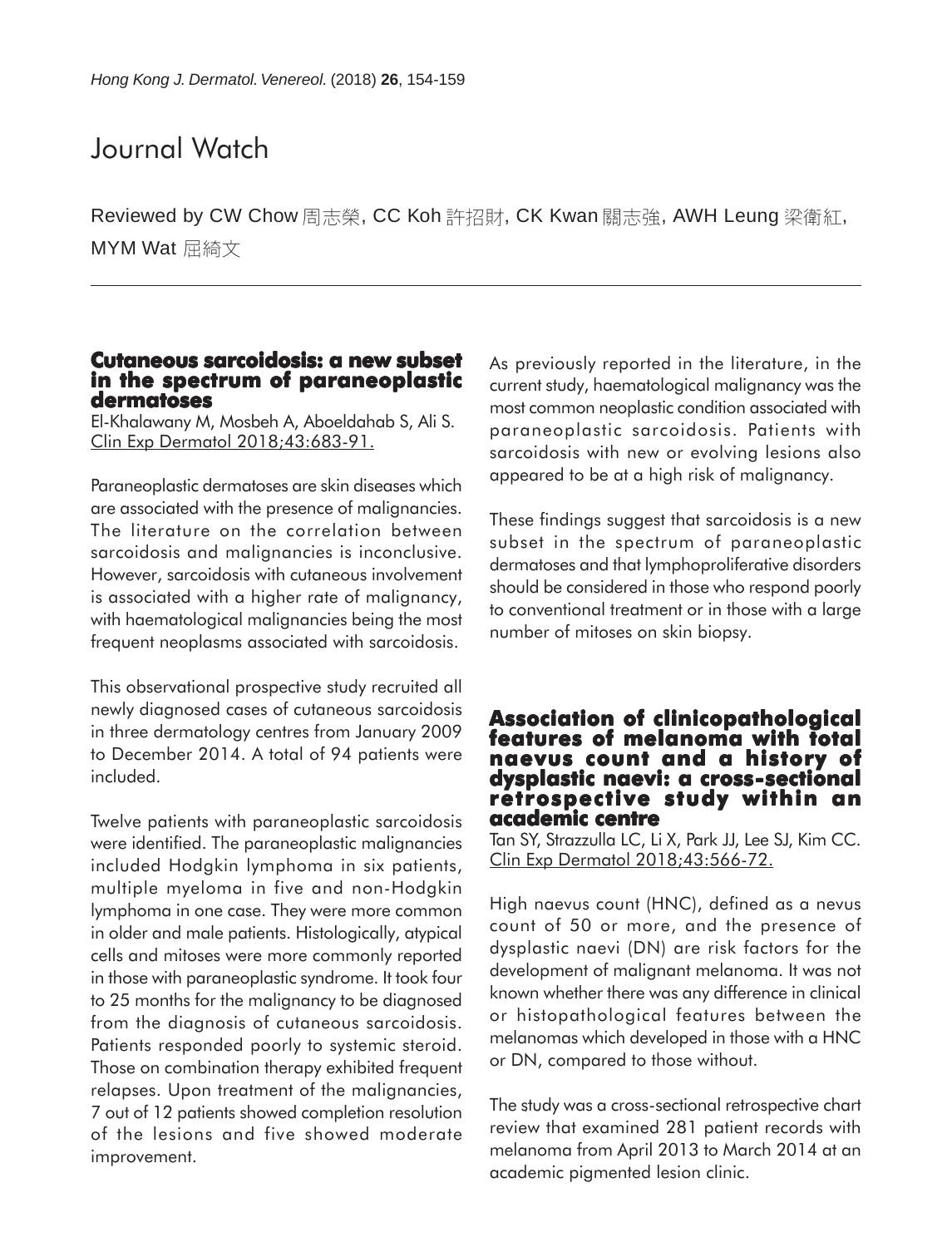Patients with low naevus count (LNC) melanoma were older (51 vs 41 years of age), had more aggressive melanoma features in terms of greater Breslow thickness (1.1 vs 0.8 mm), more mitoses (2 vs 1 mitoses/mm2), lower rate of superficial spreading types (58% vs 78%) and higher melanoma stage, compared to patients with HNC.

Patients with DN exhibited a similar tendency as patients with HNC. Additionally, they were more likely to have a truncal melanoma (55% vs 39%), less ulceration (13% vs 29%). Patients without DN were more likely to have a history of nonmelanoma skin cancer (33% vs 21%) and amelanotic melanoma (33% vs 21%).

In conclusion, patients with LNC might develop melanoma with more aggressive features and were older. These were important caveats for diagnosis, screening and education of patients. These findings also supported screening for melanomas at an earlier age on patients with a HNC and DN. Education about clinical signs, such as those of the amelanotic and nodular subtypes could be tailored to those patients with a LNC and those without DN.

### **Assessment of a Predictive Scoring Model for Dermoscopy of Subungual Model for Dermoscopy of Melanoma In Situ**

Ohn J, Jo G, Cho Y, Sheu SL, Cho KH, Mun JH. JAMA Dermatol 2018;154:890-6.

In this cohort study, 19 patients with biopsy-proved subungual melanoma-in-situ and 26 patients with benign longitudinal melanonychia were recruited. The aims of this study were to investigate the characteristic dermoscopic findings of subungual melanoma in situ and to establish a predictive scoring model for the diagnosis of subungual melanoma in situ in patients with adult-onset longitudinal melanonychia affecting a single digit.

Among these 45 patients, widths of the pigmentation of at least 3 mm were seen in 17 patients (89%) in the subungual melanoma-insitu group and in 16 patients (62%) in the benign longitudinal melanonychia group (OR, 5.31; 95% CI, 1.01-28.07). The most commonly observed colour in 19 lesions of subungual melanoma-insitu was dark brown (16 of 19 lesions [84%]), followed by grey (13 [68%]), light brown (12 [63%]), and black (9 [47%]). Seventeen patients in the subungual melanoma-in-situ group had multicolour pigmentation (OR, 11.59; 95% CI, 2.21-60.89; P=0.004). Asymmetry (OR, 34.00; 95% CI, 3.88-297.70), border fading (OR, 9.33; 95% CI, 2.37-36.70), presence of Hutchinson sign (OR, 18.18; 95% CI, 2.02-163.52) were features of longitudinal melanonychia that were significantly associated with subungual melanoma-in-situ.

A predictive scoring model incorporating the above dermoscopic features of subungual melanoma-in-situ, width of pigmentation, multicolor pigmentation, asymmetry, border fading, as well as Hutchinson sign, was assessed. The model ranged from 0 to 8 points. The cut-off value of 3 points coincided with a sensitivity of 89% and a specificity of 62%.

In conclusion, the authors suggested that clinicians use the predictive scoring model during physical examination to assist in screening for subungual melanoma in situ.

## **Association of Inadequately Controlled Disease and Disease Disease Burden in Adults With Atopic Dermatitis**

Simpson EL, Guttman-Yassky E, Margolis DJ, Feldman SR, Qureshi A, Hata T, et al. JAMA Dermatol 2018;154:903-12.

The aim of this cross-sectional study was to characterise the patient-reported burden of atopic dermatitis with regard to impact of disease severity and inadequate control in adults.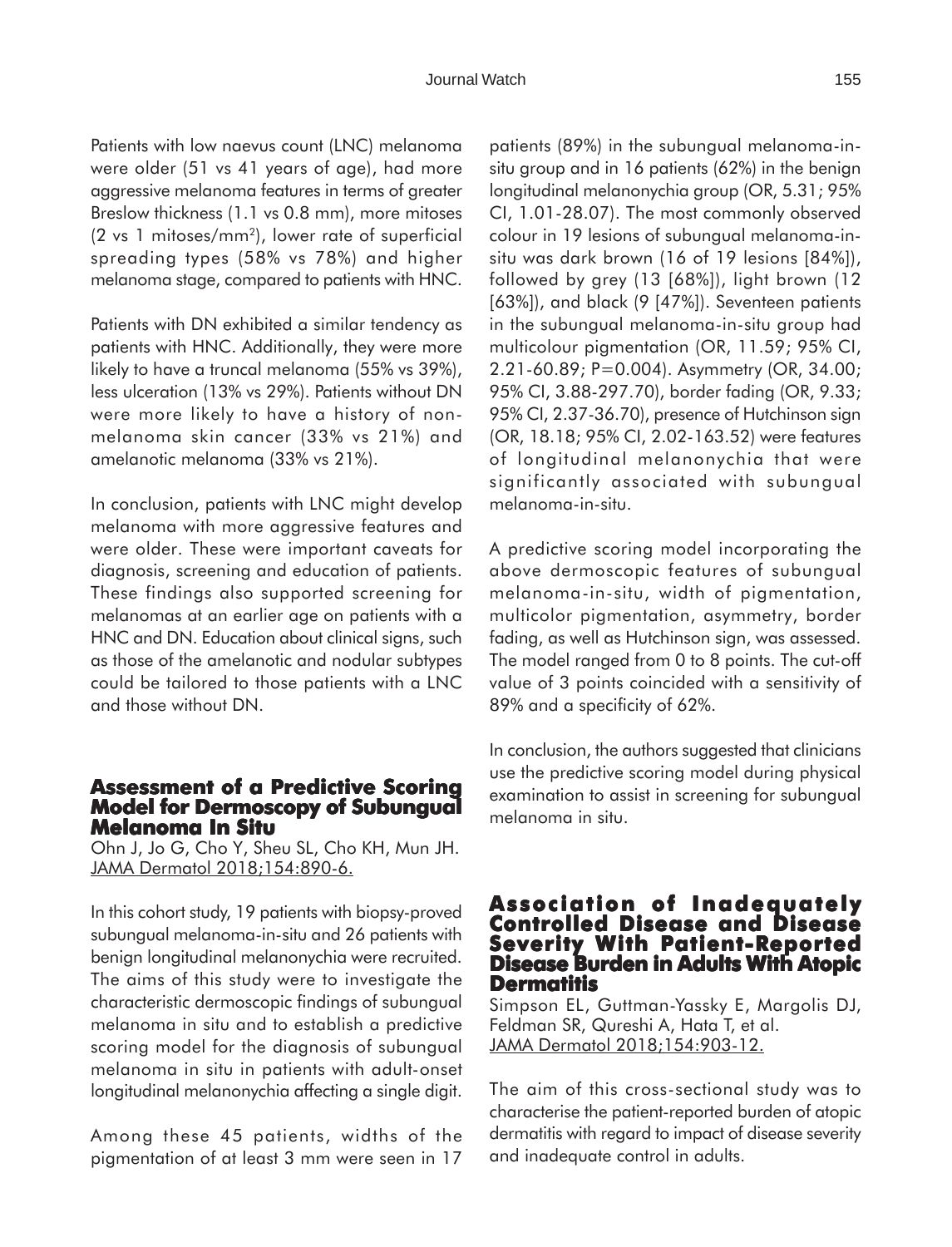Data from six US academic medical centres collected by an Internet-based, self-administered questionnaire were analysed. In this study, 1519 adult patients with atopic dermatitis were stratified as mild or moderate/severe using the Patient-Oriented Scoring Atopic Dermatitis (PO-SCORAD). Patients on treatment with systemic immunomodulators/phototherapy were further classified as those with adequate or inadequate disease control. The outcomes assessed included itch, pain, anxiety and depression, health-related quality of life, and sleep.

Among 1519 patients studied, 830 patients (54.6%) had moderate/severe atopic dermatitis. A total of 185 (22.3%) patients with moderate/severe disease received systemic immunomodulators/ phototherapy, of whom 103 (55.7%) considered their control to be inadequate.

Compared with patients with mild atopic dermatitis, patients with moderate/severe disease suffered from itching more days per week (5.7 vs 2.7) and there was a higher proportion with an itch duration of over half a day (190 [22.8%] vs 20 [2.9%]). Pain severity was higher among moderate/severe compared with mild group. Patients with moderate/severe atopic dermatitis reported more sleep problems compared with those with mild atopic dermatitis. There was a higher proportion suffering from sleep problems included trouble sleeping (3.9 vs 1.1 on the PO-SCORAD visual analogue scale), sleep disturbances more frequent (2.6 vs 0.4 nights in past week), sleep latency longer (38.8 vs 21.6 minutes), and an increased need for over-thecounter sleep medications (324 [39%] vs 145 [21%]). Symptoms of anxiety or depression were more commonly reported by 417 (50.2%) patients with moderate/severe atopic dermatitis compared with 188 patients with mild disease (27.3%) (P<0.001) and mean Dermatology Life Quality Index (DLQI) scores were higher among patients with moderate/severe compared with those with mild disease  $(9.2 \text{ vs } 2.9; P < 0.001)$ , and among patients with inadequately controlled compared with controlled disease (13.4 vs 9.3; P<0.001)

This study demonstrated reported a significantly greater burden in patients with moderate/severe atopic dermatitis on all outcomes and that inadequate disease control among patients with moderate/severe atopic dermatitis despite treatment is high. The authors suggested a need for more effective therapies for moderate/severe atopic dermatitis.

### **Differential effects of secukinumab vs. ustekinumab for treatment of ustekinumab treatment of psoriasis on quality of life, work productivity and activity impairment: productivity and activity impairment: a structural equation modelling analysis**

Stull DE, Griffiths CEM, Gilloteau I, Zhao Y, Guana A, Finlay AY, et al. Br J Dermatol 2018;178:1297-307.

Psoriasis may cause significant impact on patient's quality of life. This study compared the effects of secukinumab vs ustekinumab through Psoriasis Area and Severity Index (PASI) 50, 75, 90, 100 response and psoriasis-related symptoms (pain, itching, scaling) on Dermatology Life Quality Index (DLQI), Work Productivity and Activity Impairment (WPAI) questionnaire at week 16 and 52. The CLEAR study (Comparison to assess Long-term Efficacy, sAfety and tole Rability of secukinumab vs ustekinumab) was a 52-week, multicentre, randomised, double-blind, head-to-head study between secukinumab and ustekinumab in moderate-to-severe psoriasis. Data from the CLEAR study was used and analysed in this study. At weeks 16 and 52, secukinumab patients were significantly more likely to achieve a PASI 50, 75, 90, 100 response than ustekinumab patients and with an improved DLQI. Secukinumab patients were significantly have better improvements in pain, itching and scaling than ustekinumab patients and hence also improved the DLQI. Both secukinumab group (336 patients) and ustekinumab group (339 patients) showed achievement of PASI 90 response and improvements in itching, pain and scaling results in significantly better DLQI scores and lower WPAI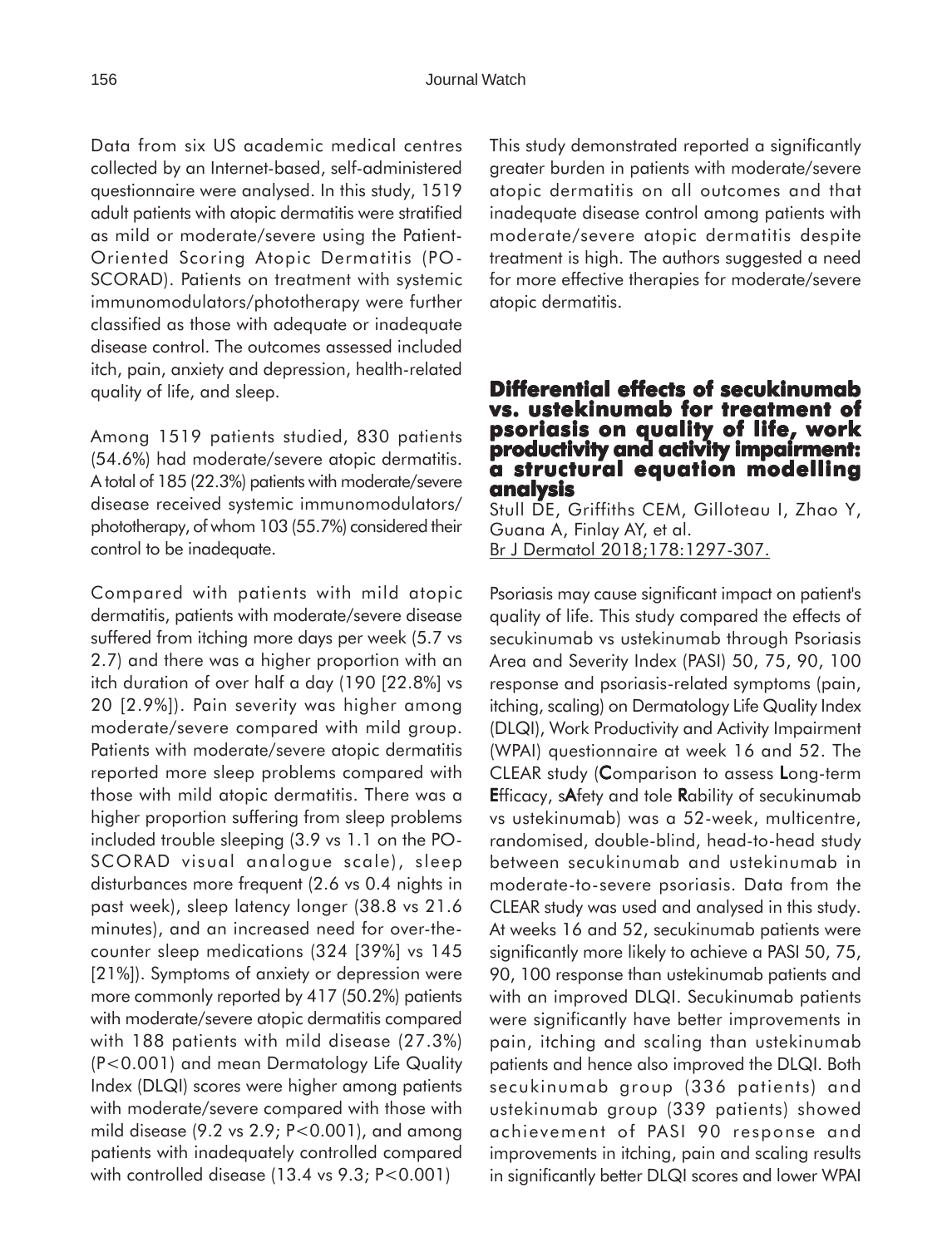activity impairment. Both secukinumab and ustekinumab had a comparable safety profile. In conclusion, secukinumab showed a greater improvement in PASI score, psoriasis-related symptoms (pain, itching, scaling), health-related quality of life, and WPAI than ustekinumab.

# **Methotrexate and azathioprine for severe atopic dermatitis: a 5-year follow-up study of a randomized controlled trial controlled trial**

Gerbens LAA, Hamann SAS, Brouwer MWD, Roekevisch E, Leeflang MMG, Spuls PI. Br J Dermatol 2018;178:1288-96.

Systemic immunosuppressants may be indicated for patients with severe atopic dermatitis (AD). This study was a single-blinded 5-year, open-label follow-up of clinical randomised controlled trials to investigate the long-term effectiveness, drug survival and safety of methotrexate (MTX) (10-22.5 mg/week) and azathioprine (AZA) (maximum 2.5 mg/kg) for moderate-to-severe AD. Forty-three patients (MTX:20 patients, AZA: 23 patients) were monitored every 3 months over 5 years. Primary outcomes were mean absolute and relative reduction in SCORing Atopic Dermatitis (SCORAD) index and Investigator's Global Assessment (IGA) compared with baseline. Mean absolute reduction in total SCORAD was similar between MTX group (32.1) and AZA group (32.1). Mean relative reduction in SCORAD index was similar between MTX group (53%) and AZA group (54%). IGA was four in both MTX and AZA groups. Sixty-nine remissions were found over 5 years in the study with similar remissions between MTX group (35%) and AZA group (39%). There was longer median drug survival in MTX group (28.8 months) than AZA group (11.5 months) was found. Longer drug survival period after 5 years was found in MTX group (n=5) than AZA group (n=1) but survival in both groups was low. Reasons for discontinuation were ineffectiveness, adverse effects, controlled AD, wish to conceive, own initiative. The most common side effects in both

groups were infections and infestations (common cold, influenza). Most side effects were mild to moderate only. In conclusion, both MTX and AZA are effective and safe treatments for moderateto-severe AD up to 5 years.

### **A maintenance 3-day-per-week schedule with the single tablet schedule the single tablet regimen efavirenz/emtricitabine/ tenofovir disoproxil fumerate is effective and decreases sub-clinical clinical toxicity**

Rojas J, Blanco JL, Sanchez-Palomino S, Marcos MA, Guardo AC, Gonzalez-Cordon A, et al. AIDS 2018;32:1633-41.

With the advancement of anti-retroviral therapy (ART), HIV has been transformed from a lifethreatening disease to a chronic illness. However, long-term ART may be associated with toxicities. Reducing the daily dose of efavirenz (EFV) from 600 mg to 400 mg and using tenofovir alafenamide (TAF) instead of tenofovir disoproxil fumarate (TDF) are strategies decrease the use EFV and TDF. The authors hypothesised that the viral load suppression can be maintained and less toxic when simplifying Atripla once daily to three days per week.

The inclusion criteria included HIV cases over 18 years old taking Atripla with viral load <37 copies/mL and CD4 count >350 cells/ml for at least two years before the study. Those with prior virological failure to any ART; documented resistance to EFV, tenofovir or emtricitabine (FTC); any psychiatric illness; history of alcohol abuse or illicit drug usage and any other conditions at doctor's discretion that did not allow ensuring a correct adherence were excluded. In women of child-bearing age, a negative pregnant test was required and contraceptive measures were required. The patients were randomised into two groups: a. Atripla daily (Daily arm) and b. 3 days per week on Monday, Wednesday and Friday (3 W arm).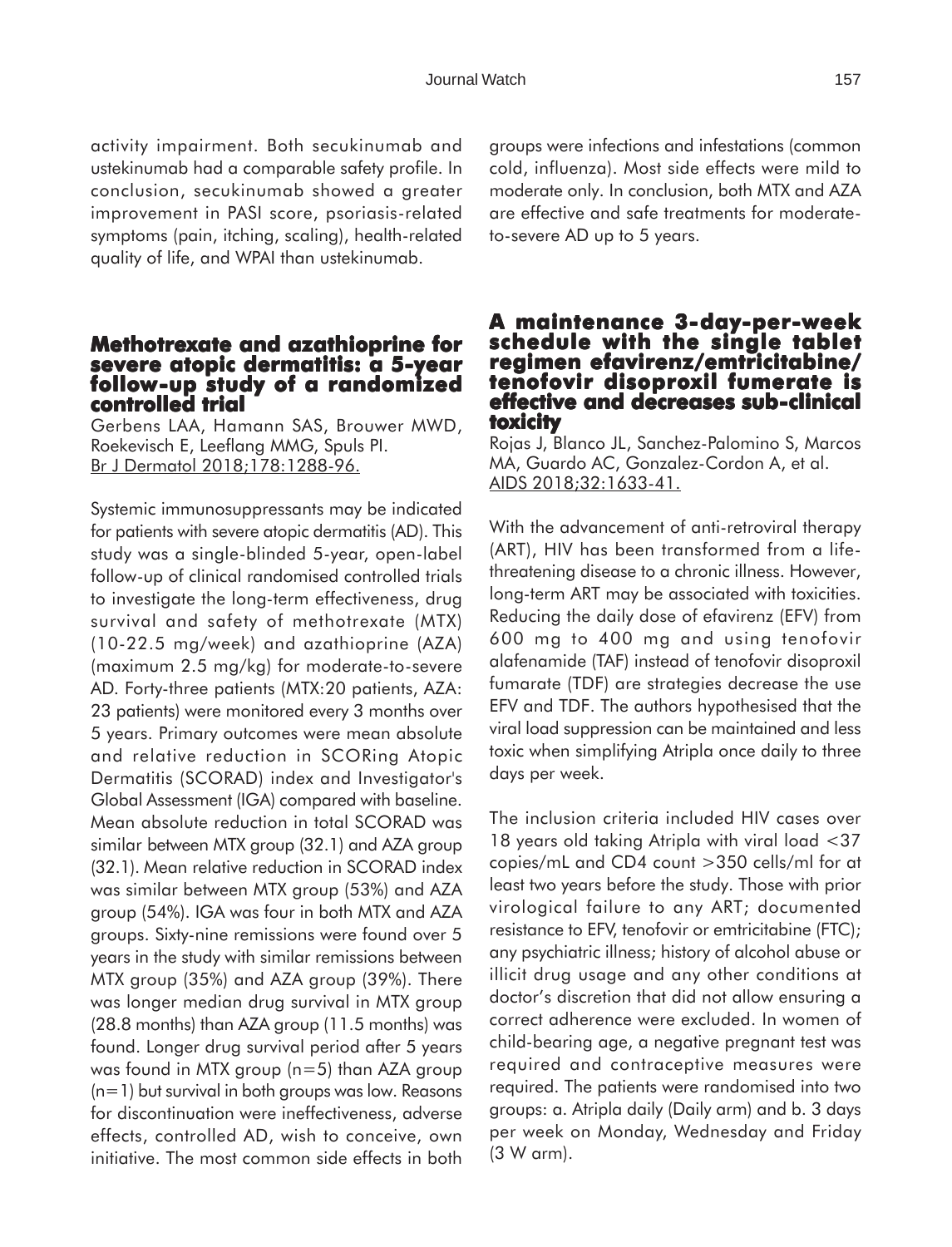There was no significant difference between the two arms in terms of age, sex, ethnicity, BMI, route of HIV transmission and CDC stage. The baseline laboratory and other tests (creatinine; lipid profile; estimated GFR, 25-OH vitamin D level; CD4 count; CD4/8 ratio; ultrasensitive HIV RNA; efavirenz plasma level; Pittsburg sleep quality index (PSQI); bone density and urine analysis) were also not significantly different between both groups. At 24 weeks, 100% of patients in both arms completed the study. There were no treatment failures and the proportion of cases with plasma HIV-1 RNA below detection threshold was similar between the two groups (70% in the 3W arm vs. 71% in the OD arm, P=0.933). Eleven (36%) patients in the Daily arm and 13 (43%) patients in 3W arm reported at least one adverse effect. However, all were mild and not related to Atripla and no patient discontinued therapy because of adverse effects.

The authors concluded that a 3-day-per-week Atripla in patients for sustained viral suppression was a feasible option.

### **Highlighting the clinical need for diagnosing Mycoplasma genitalium infection**

Ison CA, Fifer H, Gwynn S, Horner P, Muir P, Nicholls J, et al. Int J STD AIDS;2018;29:680-6.

There is no commercially available Mycoplasma genitalium (MG) assay that is fully approved by the Food and Drug Administration (FDA) even though MG is a well-recognised pathogen of nongonococcal urethritis (NGU). To prevent the emergence of MG resistance, a robust diagnostic and treatment pathway is needed. The aim of this study was to assess the opinion of clinical professionals involved in the diagnosis and management of conditions associated with MG in order to make appropriate recommendations for best practice.

A panel of experts in GU medicine and microbiology examined the issues involved in the diagnosis and management of MG. A modified Delphi methodology was used in this study in which a questionnaire with 4-point Likert scale consisting of thirty-two consensus statements was circulated to clinicians and laboratory staff. Consensus was measured through written feedback. A consensus was considered to be reached if there was a greater than 75% agreement.

The response rate was 29.8% (60/201). Overall 84.4% of the statements achieved over 75% agreement. There was a strong consensus that MG testing should be performed in urethritis and unexplained vaginal discharge. More evidence was required regarding MG proctitis in MSM. Also, there was strong consensus that MG testing and resistance testing should be available in all tertiary centres.

### **Clinical and histologic features of and histologic of Mycoplasma pneumoniae-related erythema multiforme: A single-center series of 33 cases compared with 100 cases induced by other causes**

Amode R, Ingen-Housz-Oro S, Ortonne N, Bounfour T, Pereyre S, Schlemmer F, et al. J Am Acad Dermatol 2018;79:110-7.

Mycoplasma pneumoniae is a well-reported cause of erythema multiforme (EM) and Stevens-Johnson syndrome-toxic epidermal necrosis (SJS-TEN), especially in children and young adults. However, its clinical presentation and histology is poorly described. In this retrospective cohort study, all patients with the diagnosis of erythema multiforme were recruited from a single centre. Cases associated with *M. pneumoniae* were compared to non-*M. pneumoniae* cases in terms of clinical features, histological findings and follow-up sequalae.